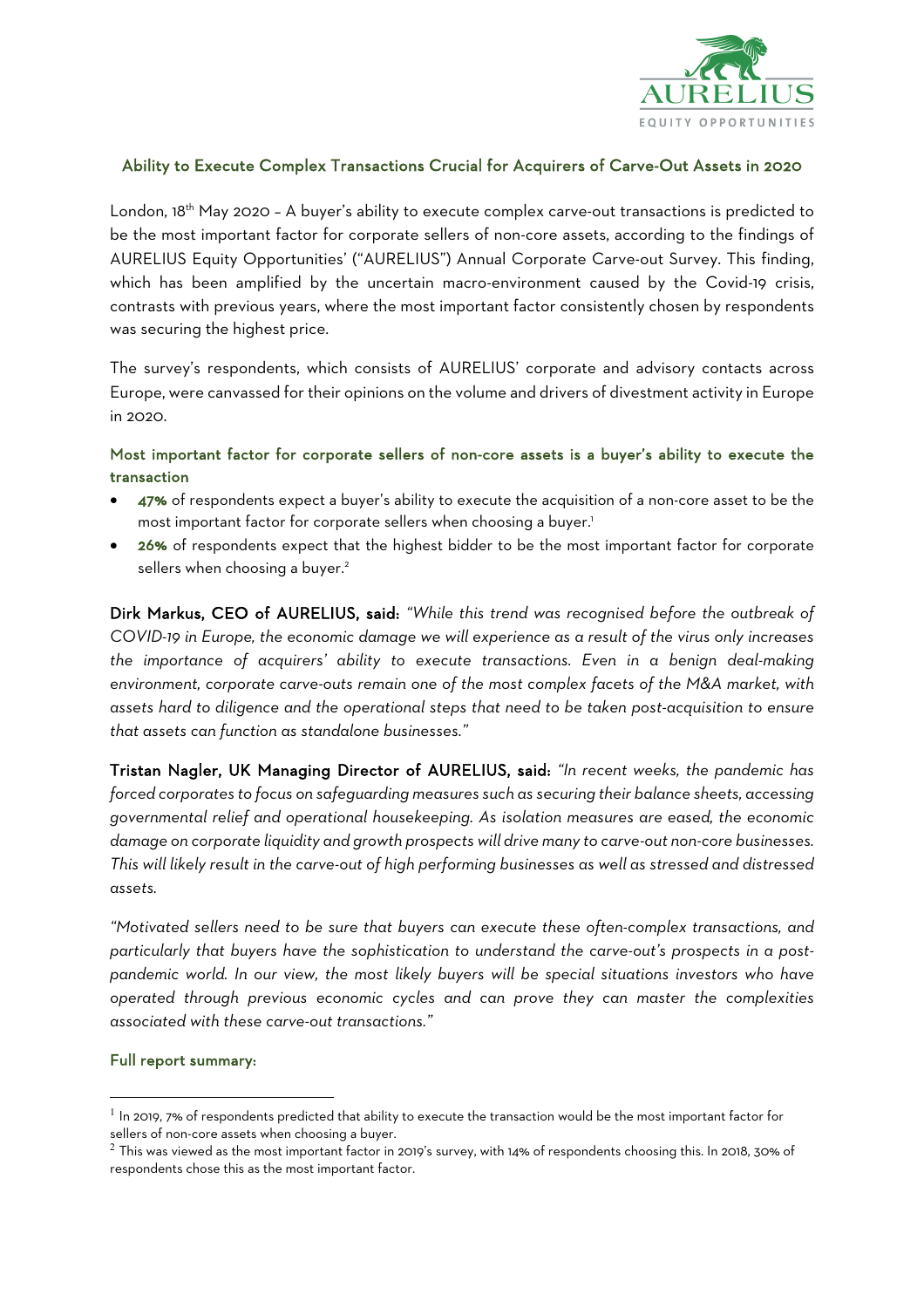

- The size of expected corporate sellers of non-core assets is predicted to increase from small-cap companies to large-cap companies
	- o A majority of respondents to the survey (34%) expected that companies with a market capitalisation of €1bn-€5bn would be the most likely sellers of non-core assets in 2020.
	- o This represents an increase of 29% year-on-year versus the findings of 2019's survey.3
- Good governance named as driver for management teams reviewing their portfolios for the first time
	- o 72% of respondents to the survey either agree or strongly agree that good management will review portfolios of their assets and divest non-core assets in 2020 to practice good corporate governance.
- Shareholder activism remains key driver of corporate carve-out activity in Europe
	- o 49% of respondents to the survey either agree or strongly agree that activist investor pressure will continue to encourage European corporate divestment activity in 2020
- Significant increase in the number of respondents expecting the DACH region to be one of the most active geographies for corporate disposals of non-core assets in 2020
	- o 67% of respondents to the survey expect the DACH region to be one of the top three regions for the disposal of non-core assets in 2020, compared with 45% of respondents in 2019.
- Turn in the credit cycle not expected to have a negative impact on the number of corporate carve-out deals in Europe
	- o 46% of respondents to the survey expect the volume of divestments of non-core assets by corporates to stay the same in the event of a turn in the credit cycle
- For second consecutive year, the three sectors that respondents expected to the most sales of non-core assets in 2020 were Industrials, Retail and Business Services

### **ENDS**

#### Notes to Editor:

### ABOUT AURELIUS

AURELIUS Group is a pan-European investment group with offices in Munich, London, Stockholm, Madrid and Amsterdam. Since it was founded in 2006, AURELIUS has grown from a local turnaround investor to an international multi-asset manager.

 $3$  In 2019, 5% of respondents predicted the most likely sellers of non-core assets would be companies with a market capitalisation of €1bn-€5bn.